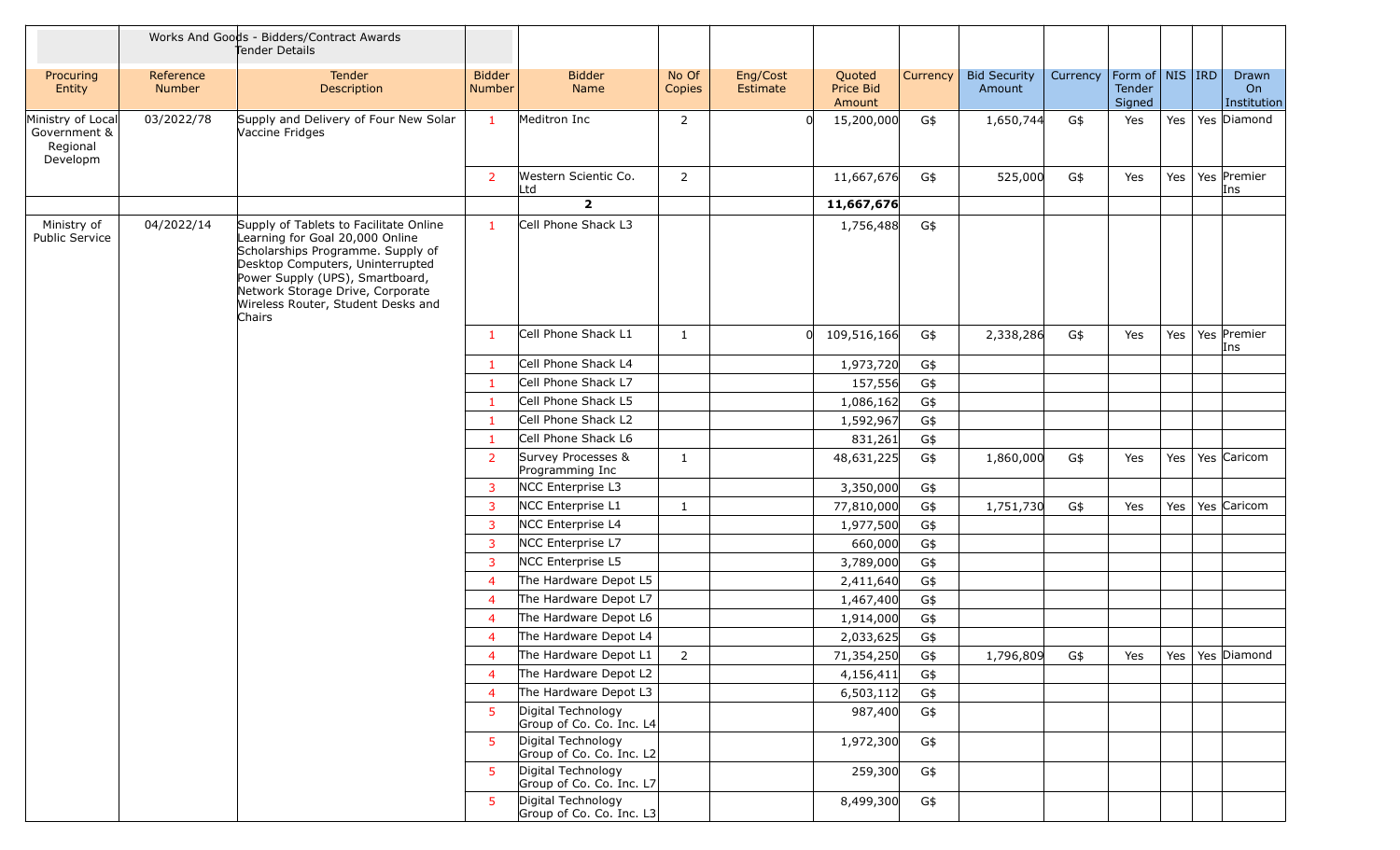|                                              |                            | Works And Goods - Bidders/Contract Awards<br>Tender Details                                                                                   |                                |                                                         |                 |                      |                               |          |                               |             |                                         |     |           |                                        |
|----------------------------------------------|----------------------------|-----------------------------------------------------------------------------------------------------------------------------------------------|--------------------------------|---------------------------------------------------------|-----------------|----------------------|-------------------------------|----------|-------------------------------|-------------|-----------------------------------------|-----|-----------|----------------------------------------|
| Procuring<br>Entity                          | Reference<br><b>Number</b> | <b>Tender</b><br>Description                                                                                                                  | <b>Bidder</b><br><b>Number</b> | <b>Bidder</b><br><b>Name</b>                            | No Of<br>Copies | Eng/Cost<br>Estimate | Quoted<br>Price Bid<br>Amount | Currency | <b>Bid Security</b><br>Amount | Currency    | Form of   NIS   IRD<br>Tender<br>Signed |     |           | Drawn<br>On<br>Institution             |
|                                              | 04/2022/14                 |                                                                                                                                               | 5                              | Digital Technology<br>Group of Co. Co. Inc.             | $\overline{2}$  |                      | 83,545,000                    | G\$      | 1,941,590                     | G\$         | Yes                                     | Yes |           | Yes Assuria                            |
|                                              |                            |                                                                                                                                               | 5                              | Digital Technology<br>Group of Co. Co. Inc. L5          |                 |                      | 977,200                       | G\$      |                               |             |                                         |     |           |                                        |
|                                              |                            |                                                                                                                                               | 5                              | Digital Technology<br>Group of Co. Co. Inc. L6          |                 |                      | 839,000                       | G\$      |                               |             |                                         |     |           |                                        |
|                                              |                            |                                                                                                                                               |                                | 27                                                      |                 |                      | 157,556                       |          |                               |             |                                         |     |           |                                        |
| Georgetown<br>Public Hospital<br>Corporation | 160/2022/46                | Supply and Delivery of Laboratory<br>Supplies                                                                                                 | -1                             | New GPC Inc                                             | $\overline{2}$  |                      | 90,479,044                    | G\$      | 1,810,000                     | G\$         | Yes                                     | Yes |           | Yes Premier<br>Ins                     |
|                                              |                            |                                                                                                                                               | -2                             | Meditron Inc                                            | $\overline{2}$  |                      | 82,538,715                    | G\$      | 320,000                       | G\$         | Yes                                     | Yes |           | Yes Diamond                            |
|                                              |                            |                                                                                                                                               | -3                             | <b>ABD Medicare</b><br>Investment Inc                   | $\overline{2}$  |                      | 33,295,566                    | G\$      | 665,891                       | G\$         | Yes                                     | Yes |           | Yes Nafico                             |
|                                              |                            |                                                                                                                                               | $\overline{4}$                 | Western Scientific Co.<br>Ltd                           | $\overline{2}$  |                      | 28,516,125                    | G\$      | 1,155,000                     | G\$         | Yes                                     | Yes |           | Yes Premier<br>Ins                     |
|                                              |                            |                                                                                                                                               |                                | $\overline{\mathbf{4}}$                                 |                 |                      | 28,516,125                    |          |                               |             |                                         |     |           |                                        |
| Guyana Water<br>Inc.                         | 28/2022/45                 | Consultancy Services for Geotechnical<br>Investigation for Construction of<br>Treatment Plants in Regions 2,3 & 4<br>and Receipt of Proposals | $\mathbf{1}$                   | <b>GEO Enviro Support</b><br>Services Guy. Inc          | $\mathbf{1}$    | 0l                   | 23,072,000                    | G\$      |                               | $\mathbf 0$ | Yes                                     | Yes |           | Yes Financial<br>proposal<br>submitted |
|                                              |                            |                                                                                                                                               | $\overline{2}$                 | SRKN'gineering &<br>Associates Ltd                      | $\overline{2}$  |                      | 58,520,000                    | G\$      |                               |             | Yes                                     | Yes |           | Yes Financial<br>proposal<br>submitted |
|                                              |                            |                                                                                                                                               | -3                             | TSR Investments (VAT<br>inc. price)                     | $\overline{2}$  |                      | 38,973,760                    | G\$      |                               |             | Yes                                     | Yes |           | Yes Financial<br>proposal<br>submitted |
|                                              |                            |                                                                                                                                               | $\overline{4}$                 | SIZWE Jackson<br>Consultancy Ltd Ser.                   | $\overline{2}$  |                      | 43,438,200                    | G\$      |                               |             | Yes                                     | Yes |           | Yes Financial<br>proposal<br>submitted |
|                                              |                            |                                                                                                                                               | 5                              | CBA Engineering &<br>Management<br>Consultants          | $\overline{2}$  |                      | 39,721,248                    | G\$      |                               |             | Yes                                     | Yes |           | Yes Financial<br>proposal<br>submitted |
|                                              |                            |                                                                                                                                               |                                | 5                                                       |                 |                      | 23,072,000                    |          |                               |             |                                         |     |           |                                        |
| Ministry of<br>Culture, Youth<br>and Sport   | 40/2022/44                 | Rehabilitation to Andrew "Six Head"<br>Lewis Gym Independence Boulevard<br>Albouystown                                                        | $\mathbf{1}$                   | Kaiveri Procurement<br>Logistics and<br>Investments Inc | $\mathbf{1}$    | 8,335,590            | 7,863,700                     | G\$      |                               | $\mathbf 0$ | Yes                                     | Yes | Yes $ 0 $ |                                        |
|                                              |                            |                                                                                                                                               | $\overline{2}$                 | Trevor & Son General<br>Construction Service            |                 |                      | 10,211,650                    | G\$      |                               |             | Yes                                     | Yes |           | $'$ Yes BSDP C/S                       |
|                                              |                            |                                                                                                                                               | 3                              | T&A Lumberyard &<br>Contracting Service                 | $\mathbf{1}$    |                      | 7,968,600                     | G\$      |                               |             | Yes                                     | Yes |           | Yes BSDP C/S                           |
|                                              |                            |                                                                                                                                               | $\overline{4}$                 | RW Electrical Co. &<br><b>Building Contractors</b>      | $\mathbf{1}$    |                      | 8,218,500                     | G\$      |                               |             | Yes                                     | Yes |           | Yes BSDP C/S                           |
|                                              |                            |                                                                                                                                               | 5                              | Greenacres Const,<br>LanDscaping &<br>Maintenance       | $\mathbf{1}$    |                      | 7,627,285                     | G\$      |                               |             | Yes                                     | Yes |           | Yes BSDP C/S                           |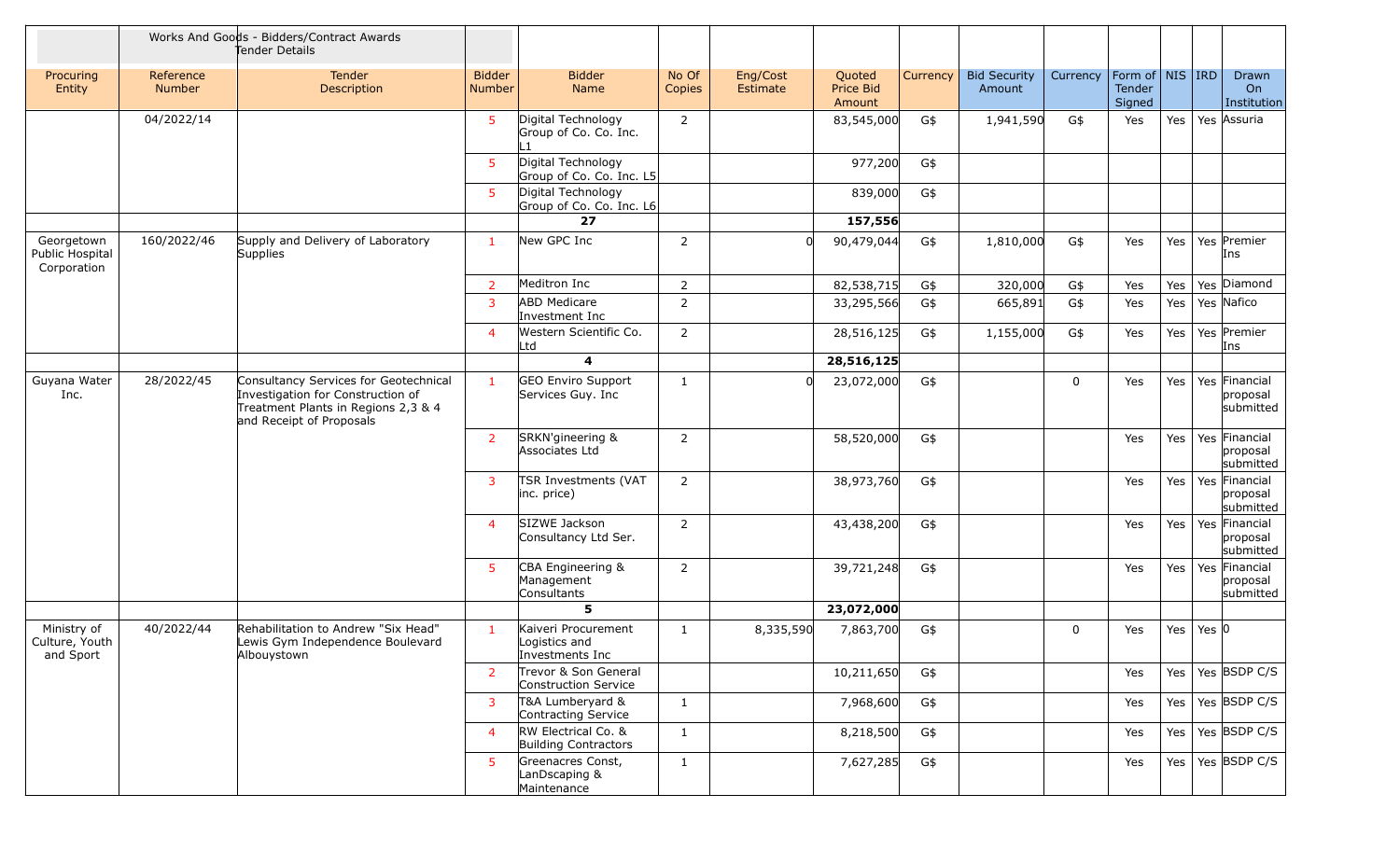|                     |                     | Works And Goods - Bidders/Contract Awards<br>Tender Details                                      |                                |                                                    |                 |                      |                               |          |                               |             |                                         |         |                               |
|---------------------|---------------------|--------------------------------------------------------------------------------------------------|--------------------------------|----------------------------------------------------|-----------------|----------------------|-------------------------------|----------|-------------------------------|-------------|-----------------------------------------|---------|-------------------------------|
| Procuring<br>Entity | Reference<br>Number | <b>Tender</b><br>Description                                                                     | <b>Bidder</b><br><b>Number</b> | <b>Bidder</b><br>Name                              | No Of<br>Copies | Eng/Cost<br>Estimate | Quoted<br>Price Bid<br>Amount | Currency | <b>Bid Security</b><br>Amount | Currency    | Form of   NIS   IRD<br>Tender<br>Signed |         | Drawn<br>On<br>Institution    |
|                     | 40/2022/44          |                                                                                                  | 6                              | Singh & Son<br>Construction                        | $\mathbf{1}$    |                      | 7,796,850                     | G\$      |                               |             | Yes                                     | Yes     | Yes BSDP C/S                  |
|                     |                     |                                                                                                  | -7                             | N&S Gen. Contracting<br>Services                   | $\mathbf{1}$    |                      | 8,369,050                     | G\$      |                               |             | Yes                                     | Yes l   | Yes BSDP C/S                  |
|                     |                     |                                                                                                  | -8                             | Cotech Service                                     | $\mathbf{1}$    |                      | 8,000,000                     | G\$      |                               |             | Yes                                     | Yes     | Yes BSDP C/S                  |
|                     |                     |                                                                                                  | <b>q</b>                       | <b>MDSG General Services</b>                       | $\mathbf{1}$    |                      | 8,168,840                     | G\$      |                               |             | Yes                                     | Yes     | Yes BSDP C/S                  |
|                     |                     |                                                                                                  | 10                             | OG's General Service                               | $\mathbf{1}$    |                      | 7,984,400                     | G\$      |                               |             | Yes                                     | Yes     | Yes BSDP C/S                  |
|                     |                     |                                                                                                  | -11                            | DC Const. &<br>Landscaping                         | $\mathbf{1}$    |                      | 6,713,000                     | G\$      |                               |             | Yes                                     | Yes     | Yes BSDP C/S                  |
|                     |                     |                                                                                                  | 12                             | M&K Construction Co.                               | $\mathbf{1}$    |                      | 7,816,439                     | G\$      |                               |             | Yes                                     | Yes     | Yes BSDP C/S                  |
|                     |                     |                                                                                                  | 13                             | <b>KPL Building Concepts</b><br>Inc                | $\mathbf{1}$    |                      | 7,299,810                     | G\$      |                               |             | Yes                                     | Yes     | Yes BSDP C/S                  |
|                     |                     |                                                                                                  | 14                             | <b>Black Water</b><br>International Inc            | $\mathbf{1}$    |                      | 7,305,769                     | G\$      |                               |             | Yes                                     | Yes     | Yes BSDP C/S                  |
|                     |                     |                                                                                                  | 15                             | Rising Son<br>Transportation & Gen.<br>Const.      | $\mathbf{1}$    |                      | 6,958,380                     | G\$      |                               |             | Yes                                     | Yes $ $ | Yes BSDP C/S                  |
|                     |                     |                                                                                                  | 16                             | Emerald's General<br>Contracting &<br>Distributors | $\mathbf{1}$    |                      | 7,777,680                     | G\$      |                               |             | Yes                                     | Yes     | Yes BSDP C/S                  |
|                     |                     |                                                                                                  |                                | 16                                                 |                 |                      | 6,713,000                     |          |                               |             |                                         |         |                               |
|                     | 41/2022/44          | Construction of Revetment and Bridge<br>Fort Nassau                                              | -1                             | N&S Gen. Eng. &<br>Contracting Ser                 | $\mathbf{1}$    | 10,345,380           | 8,592,400                     | G\$      |                               | 0           | Yes                                     | Yes     | Yes bsdp c/s                  |
|                     |                     |                                                                                                  | 2                              | Professional Engineering<br>& Const. Ser.          | $\mathbf{1}$    |                      | 9,817,700                     | G\$      |                               |             | Yes                                     | Yes     | Yes BSDP<br>C/SS              |
|                     |                     |                                                                                                  | -3                             | Memorex Enterprise                                 | $\mathbf{1}$    |                      | 11,054,500                    | G\$      |                               |             | Yes                                     | Yes     | Yes BSDP C/S                  |
|                     |                     |                                                                                                  | $\overline{4}$                 | <b>ECS Const. &amp; General</b><br>Sup.            | $\overline{2}$  |                      | 9,098,406                     | G\$      |                               |             | Yes                                     | Yes     | Yes BSDP C/S                  |
|                     |                     |                                                                                                  | 5                              | ND Contracting<br>Company                          | $\mathbf{1}$    |                      | 9,887,200                     | G\$      |                               |             | Yes                                     | Yes     | Yes BSDP C/S                  |
|                     |                     |                                                                                                  | 6                              | Singh & Son<br>Construction                        | $\mathbf{1}$    |                      | 9,825,300                     | G\$      |                               |             | Yes                                     | Yes $ $ | Yes BSDP C/S                  |
|                     |                     |                                                                                                  | -7                             | KPI Building Concepts<br>Inc                       | $\mathbf{1}$    |                      | 9,400,100                     | G\$      |                               |             | Yes                                     |         | Yes   Yes   BSDP C/S          |
|                     |                     |                                                                                                  | 8                              | A&E Const. Sup. & Ser                              | $\mathbf{1}$    |                      | 7,766,320                     | G\$      |                               |             | Yes                                     |         | Yes   Yes   BSDP C/S          |
|                     |                     |                                                                                                  | -9                             | Perba Trading &<br>Construction                    | $\overline{2}$  |                      | 9,770,914                     | G\$      |                               |             | Yes                                     | Yes $ $ | Yes BSDP C/S                  |
|                     |                     |                                                                                                  |                                | $\mathbf{9}$                                       |                 |                      | 7,766,320                     |          |                               |             |                                         |         |                               |
|                     | 42/2022/44          | Construction of timber Access Walkway<br>and Concrete Benab, Hogg Island<br>windmill Hogg island | $\mathbf{1}$                   | P&R Gen Contracting<br>Services                    | $\mathbf 0$     | 21,472,422           | 19,956,085                    | G\$      |                               | $\mathbf 0$ | Yes                                     | Yes     | Yes No Bid.<br>Seen.<br>Seen. |
|                     |                     |                                                                                                  | 2                              | Ramaine Blackman<br>Construction                   | $\mathbf{1}$    |                      | 16,381,985                    | G\$      | 327,640                       |             | Yes                                     | Yes     | Yes Caricom<br>(copy)         |
|                     |                     |                                                                                                  | $\overline{3}$                 | Harry Enterprise                                   | $\mathbf{1}$    |                      | 19,329,828                    | G\$      | 386,596                       | G\$         | Yes                                     | Yes     | Yes Caricom                   |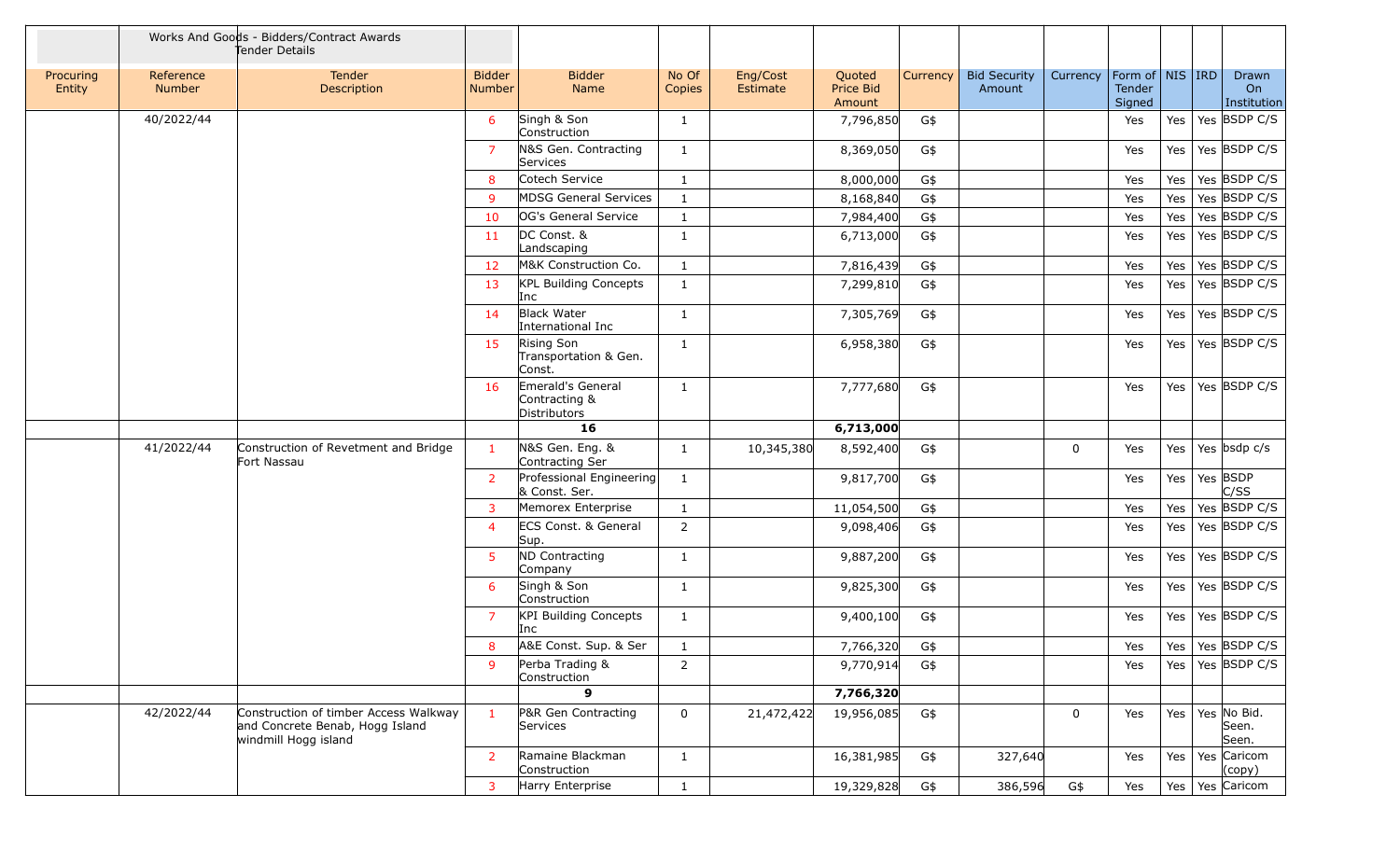|                     |                            | Works And Goods - Bidders/Contract Awards<br>Tender Details |                                |                                                     |                 |                      |                               |          |                               |             |                                         |         |                                                              |
|---------------------|----------------------------|-------------------------------------------------------------|--------------------------------|-----------------------------------------------------|-----------------|----------------------|-------------------------------|----------|-------------------------------|-------------|-----------------------------------------|---------|--------------------------------------------------------------|
| Procuring<br>Entity | Reference<br><b>Number</b> | Tender<br>Description                                       | <b>Bidder</b><br><b>Number</b> | <b>Bidder</b><br>Name                               | No Of<br>Copies | Eng/Cost<br>Estimate | Quoted<br>Price Bid<br>Amount | Currency | <b>Bid Security</b><br>Amount | Currency    | Form of   NIS   IRD<br>Tender<br>Signed |         | Drawn<br>On<br>Institution                                   |
|                     | 42/2022/44                 |                                                             | $\overline{a}$                 | Naran Construction                                  | 1               |                      | 18,899,842                    | G\$      |                               |             | Yes                                     | Yes     | Yes No Bid<br>Sec. Seen                                      |
|                     |                            |                                                             | -5                             | <b>KV Constracting</b><br>Services                  | $\overline{2}$  |                      | 19,914,216                    | G\$      | 398,284                       | G\$         | Yes                                     | Yes     | Yes Nafico                                                   |
|                     |                            |                                                             | 6                              | TRL Lumber Yard                                     | $\overline{2}$  |                      | 19,967,800                    | G\$      | 399,356                       | G\$         | Yes                                     | Yes     | Yes Caricom                                                  |
|                     |                            |                                                             | 7                              | <b>ND Contracting</b><br>Company                    | $\mathbf{1}$    |                      |                               | G\$      | 429,448                       | G\$         | No                                      | Yes $ $ | Yes FTP not<br>com nor<br>signed.                            |
|                     |                            |                                                             | 8                              | T&A Lumberyard &<br>Contracting Service             | $\overline{2}$  |                      | 21,124,950                    | G\$      | 422,498                       | G\$         | Yes                                     | Yes     | Yes Assuria                                                  |
|                     |                            |                                                             | $\mathsf{q}$                   | M. Sukhai Contracting<br>Services                   | $\overline{2}$  |                      | 24,804,100                    | G\$      | 500,000                       | G\$         | Yes                                     | Yes $ $ | Yes Assuria                                                  |
|                     |                            |                                                             | 10                             | Singh & Son<br>Construction                         | $\overline{2}$  |                      | 19,928,690                    | G\$      | 398,600                       | G\$         | Yes                                     | Yes $ $ | Yes Assuria                                                  |
|                     |                            |                                                             | 11                             | LGS Barnes Const. &<br>Civil Eng.                   | $\overline{2}$  |                      | 19,209,396                    | G\$      | 384,188                       | G\$         | Yes                                     | Yes $ $ | Yes Caricom                                                  |
|                     |                            |                                                             | 12                             | KPL Building Concepts<br>Inc                        | $\overline{2}$  |                      | 19,999,583                    | G\$      | 399,992                       | G\$         | Yes                                     | Yes     | Yes Assuria                                                  |
|                     |                            |                                                             | 13                             | Khan Contracting<br>Service.                        | $\overline{2}$  |                      | 21,132,668                    | G\$      | 0l                            | G\$         | Yes                                     | Yes     | Yes No Bid<br>Sec. seen.                                     |
|                     |                            |                                                             | -14                            | ECS Const. & Gen. Sup.                              | $\overline{2}$  |                      | 18,693,436                    | G\$      | 373,900                       | G\$         | Yes                                     | Yes     | Yes Assuria                                                  |
|                     |                            |                                                             | 15                             | Morris Jeffery<br>Enterprise                        | $\overline{2}$  |                      | 16,710,089                    | G\$      | 420,000                       | G\$         | Yes                                     | Yes     | Yes Caricom                                                  |
|                     |                            |                                                             |                                | 15                                                  |                 |                      | O                             |          |                               |             |                                         |         |                                                              |
|                     | 43/2022/44                 | Construction of Timber Revetment 1763<br>Monument           | $\overline{1}$                 | <b>DNS Enterprise</b>                               | 1               | 12,626,190           | 9,281,750                     | G\$      |                               | $\mathbf 0$ | Yes                                     | Yes $ $ | Yes BSDP C/S                                                 |
|                     |                            |                                                             | -2                             | Singh & Son<br>Construction                         | $\mathbf{1}$    |                      | 11,788,800                    | G\$      |                               |             | Yes                                     | Yes $ $ | Yes BSDP C/S                                                 |
|                     |                            |                                                             | 3                              | K. Ramdial Construction<br>Services                 | $\mathbf{1}$    |                      | 8,886,380                     | G\$      |                               |             | Yes                                     | Yes $ $ | Yes BSDP C/S                                                 |
|                     |                            |                                                             | $\overline{4}$                 | Engineered Construction<br>Co.                      | 1               |                      | 8,793,980                     | G\$      |                               |             | Yes                                     | Yes $ $ | Yes BSDP C/S                                                 |
|                     |                            |                                                             | -5                             | Pooran Manman General<br>Contracting                | 1               |                      | 9,036,920                     | G\$      | 0l                            |             | Yes                                     | Yes     | Yes BSDP C/S                                                 |
|                     |                            |                                                             | 6                              | Kiaveri Procurement<br>Logistic & Investment<br>Inc | $\mathbf{1}$    |                      | 10,406,000                    | G\$      |                               |             | Yes                                     |         | Yes   Yes   BSDP C/S                                         |
|                     |                            |                                                             | $\overline{7}$                 | Trevor & Son General<br>Contracting Services        | $\mathbf{1}$    |                      | 11,537,120                    | G\$      |                               |             | Yes                                     |         | Yes   Yes   BSDP C/S                                         |
|                     |                            |                                                             | 8                              | J. Ragbeer Construction                             | $\mathbf 0$     |                      | 10,720,800                    | G\$      |                               |             | No                                      | Yes $ $ | Yes FTP Com.<br>not<br>signed.,<br><b>BSDP</b> not<br>signed |
|                     |                            |                                                             | 9                              | J&A Lumberyard &<br>Contracting Services            | $\mathbf{1}$    |                      | 11,671,900                    | G\$      |                               |             | Yes                                     |         | Yes   Yes   BSDP C/S                                         |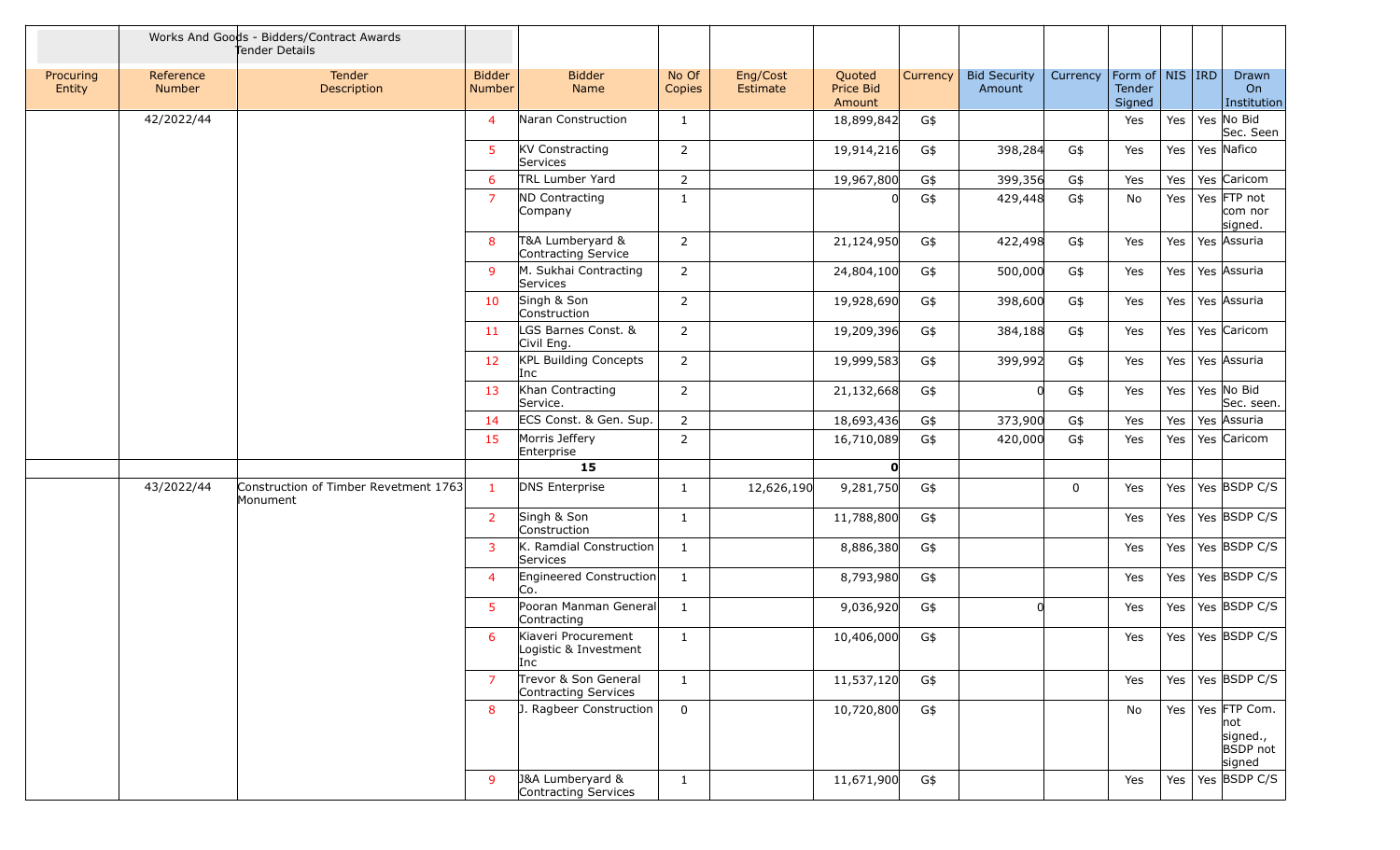|                     |                     | Works And Goods - Bidders/Contract Awards<br>Tender Details |                                |                                                           |                 |                      |                               |          |                               |             |                                                     |         |                            |
|---------------------|---------------------|-------------------------------------------------------------|--------------------------------|-----------------------------------------------------------|-----------------|----------------------|-------------------------------|----------|-------------------------------|-------------|-----------------------------------------------------|---------|----------------------------|
| Procuring<br>Entity | Reference<br>Number | Tender<br>Description                                       | <b>Bidder</b><br><b>Number</b> | <b>Bidder</b><br>Name                                     | No Of<br>Copies | Eng/Cost<br>Estimate | Quoted<br>Price Bid<br>Amount | Currency | <b>Bid Security</b><br>Amount | Currency    | Form of $\vert$ NIS $\vert$ IRD<br>Tender<br>Signed |         | Drawn<br>On<br>Institution |
|                     | 43/2022/44          |                                                             | 10                             | Deecan Contractors &<br>Associates Inc                    | $\mathbf{1}$    |                      | 11,714,200                    | G\$      |                               |             | Yes                                                 | Yes     | Yes BSDP C/S               |
|                     |                     |                                                             | 11                             | DC Construction &<br>Landscaping                          | 1               |                      | 10,422,200                    | G\$      |                               |             | Yes                                                 | Yes     | Yes BSDP C/S               |
|                     |                     |                                                             | -12                            | DR Engineering                                            | $\mathbf{1}$    |                      | 11,021,600                    | G\$      |                               |             | Yes                                                 | Yes     | Yes BSDP C/S               |
|                     |                     |                                                             | 13                             | Blackwater International<br>Inc                           | $\mathbf{1}$    |                      | 11,240,715                    | G\$      |                               |             | Yes                                                 | Yes     | Yes BSDP C/S               |
|                     |                     |                                                             | 14                             | N&S General<br>Engineering &<br>Contracting Services      | $\mathbf{1}$    |                      | 10,452,150                    | G\$      |                               |             | Yes                                                 | Yes     | Yes BSDP C/S               |
|                     |                     |                                                             | 15                             | <b>AMN Construction</b>                                   | $\mathbf{1}$    |                      | 10,102,500                    | G\$      |                               |             | Yes                                                 | Yes     | Yes BSDP C/S               |
|                     |                     |                                                             | 16                             | Memorex Enterprise                                        | $\mathbf{1}$    |                      | 8,648,550                     | G\$      |                               |             | Yes                                                 | Yes     | Yes BSDP C/S               |
|                     |                     |                                                             | 17                             | Naran Construction                                        | $\mathbf{1}$    |                      | 9,709,900                     | G\$      |                               |             | Yes                                                 | Yes     | Yes BSDP C/S               |
|                     |                     |                                                             | 18                             | MK Hoosein Contracting                                    | $\mathbf{1}$    |                      | 14,444,712                    | G\$      |                               |             | Yes                                                 | Yes     | Yes BSDP C/S               |
|                     |                     |                                                             | 19                             | Harry Enterprise                                          | $\mathbf{1}$    |                      | 11,339,500                    | G\$      |                               |             | Yes                                                 | Yes     | Yes BSDP C/S               |
|                     |                     |                                                             | 20                             | <b>ACL Construction</b>                                   | $\mathbf{1}$    |                      | 7,027,940                     | G\$      |                               |             | Yes                                                 | Yes     | Yes BSDP C/S               |
|                     |                     |                                                             | 21                             | Emerald's General<br>Contracting &<br><b>Distributors</b> | $\mathbf{1}$    |                      | 9,294,860                     | G\$      |                               |             | Yes                                                 | Yes     | Yes BSDP C/S               |
|                     |                     |                                                             | 22                             | Morris Jeffery<br>Enterprise                              | $\mathbf{1}$    |                      | 9,019,350                     | G\$      |                               |             | Yes                                                 | Yes $ $ | Yes BSDP C/S               |
|                     |                     |                                                             | 23                             | Devcon Construction &<br>Contracting Services             | $\mathbf{1}$    |                      | 11,315,530                    | G\$      |                               |             | Yes                                                 | Yes     | Yes BSDP C/S               |
|                     |                     |                                                             | 24                             | KPI Building Concept<br>Inc                               | $\mathbf{1}$    |                      | 10,975,250                    | G\$      |                               |             | Yes                                                 | Yes     | Yes BSDP C/S               |
|                     |                     |                                                             | 25                             | <b>ECS Construction &amp;</b><br>General Supplies         | $\mathbf{1}$    |                      | 10,975,401                    | G\$      |                               |             | Yes                                                 | Yes     | Yes BSDP C/S               |
|                     |                     |                                                             | 26                             | Mobile Construction<br>Company                            | $\mathbf{1}$    |                      | 10,586,100                    | G\$      |                               |             | Yes                                                 | Yes     | Yes BSDP C/S               |
|                     |                     |                                                             | 27                             | KV Contracting Services                                   | $\mathbf{1}$    |                      | 12,507,000                    | G\$      |                               |             | Yes                                                 | Yes     | Yes BSDP C/S               |
|                     |                     |                                                             | 28                             | GB's Construction &<br>Supplies                           | $\mathbf{1}$    |                      | 7,614,260                     | G\$      |                               |             | Yes                                                 | Yes     | Yes $\overline{BSDP}$ C/S  |
|                     |                     |                                                             | 29                             | Phonex Engineering<br>Enterprise                          | $\mathbf{1}$    |                      | 12,341,850                    | G\$      |                               |             | Yes                                                 | Yes     | Yes BSDP C/S               |
|                     |                     |                                                             | 30                             | Ayeni Hatton<br>Construction Company                      | $\overline{2}$  |                      | 9,233,040                     | G\$      |                               |             | Yes                                                 |         | Yes   Yes   BSDP C/S       |
|                     |                     |                                                             | 31                             | JPM's General<br>Construction &<br>Engineering            | $\mathbf{1}$    |                      | 10,036,875                    | G\$      |                               |             | Yes                                                 |         | Yes   Yes   BSDP C/S       |
|                     |                     |                                                             | 32                             | LGS Barnes General<br>Build. Const. & Civil<br>Eng.       | $\mathbf{1}$    |                      | 9,291,000                     | G\$      |                               |             | Yes                                                 |         | Yes   Yes   BSDP C/S       |
|                     |                     |                                                             |                                | 32                                                        |                 |                      | 7,027,940                     |          |                               |             |                                                     |         |                            |
|                     | 44/2022/44          | Repairs to national Trust Building<br>Carmichael Street     |                                | Emerald's General<br>Contrcating &<br>Distributors        | $\mathbf{1}$    | 6,853,800            | 4,925,200                     | G\$      |                               | $\mathbf 0$ | Yes                                                 |         | Yes   Yes   BSDP C/S       |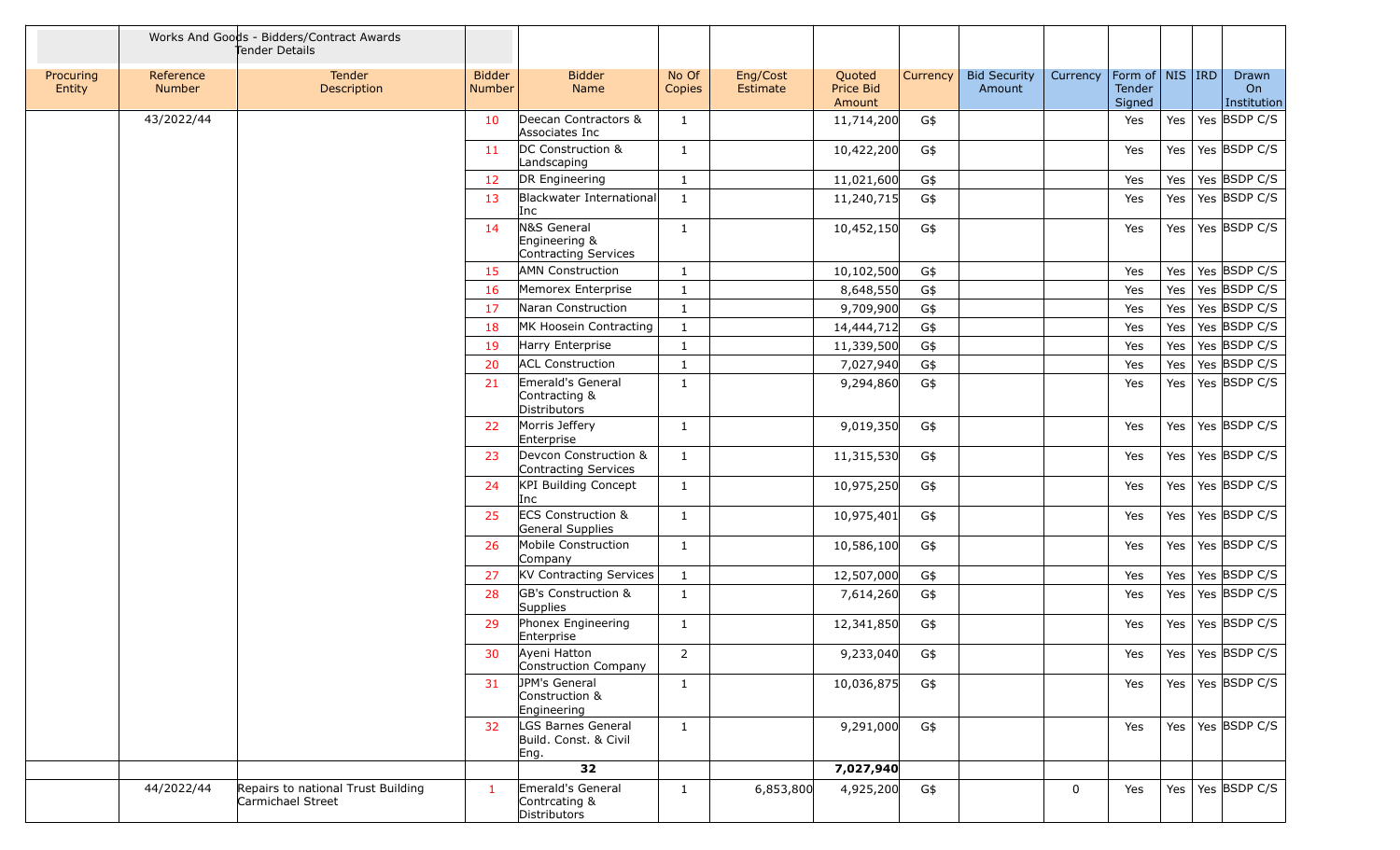|                     |                     | Works And Goods - Bidders/Contract Awards<br>Tender Details |                         |                                                         |                 |                      |                               |          |                               |          |                                         |         |                            |
|---------------------|---------------------|-------------------------------------------------------------|-------------------------|---------------------------------------------------------|-----------------|----------------------|-------------------------------|----------|-------------------------------|----------|-----------------------------------------|---------|----------------------------|
| Procuring<br>Entity | Reference<br>Number | <b>Tender</b><br>Description                                | <b>Bidder</b><br>Number | <b>Bidder</b><br>Name                                   | No Of<br>Copies | Eng/Cost<br>Estimate | Quoted<br>Price Bid<br>Amount | Currency | <b>Bid Security</b><br>Amount | Currency | Form of   NIS   IRD<br>Tender<br>Signed |         | Drawn<br>On<br>Institution |
|                     | 44/2022/44          |                                                             | 2                       | M&K Construction<br>Company                             | 1               |                      | 5,643,004                     | G\$      |                               |          | Yes                                     | Yes     | Yes BSDP C/S               |
|                     |                     |                                                             | $\overline{3}$          | N&S General<br>Engineering &<br>Contracting Services    | 1               |                      | 5,674,000                     | G\$      |                               |          | Yes                                     | Yes l   | Yes BSDP C/S               |
|                     |                     |                                                             | $\overline{A}$          | Gryphon Engineering<br>Inc                              | 1               |                      | 5,921,000                     | G\$      |                               |          | Yes                                     | Yes     | Yes BSDP C/S               |
|                     |                     |                                                             | 5                       | EJ&N General Const. &<br>Maintenance                    | $\mathbf{1}$    |                      | 5,175,100                     | G\$      |                               |          | Yes                                     | Yes     | Yes BSDP C/S               |
|                     |                     |                                                             | 6                       | P&R General Contracting<br>Services                     | $\Omega$        |                      | 4,166,200                     | G\$      |                               |          | Yes                                     | Yes     | Yes BSDP C/S               |
|                     |                     |                                                             | -7                      | Romain Blackman<br>Construction                         | 1               |                      | 5,433,300                     | G\$      |                               |          | Yes                                     | Yes     | Yes BSDP C/S               |
|                     |                     |                                                             | 8                       | DNS Enterprise                                          | $\mathbf{1}$    |                      | 6,043,000                     | G\$      |                               |          | Yes                                     | Yes     | Yes BSDP C/S               |
|                     |                     |                                                             | 9                       | <b>ACL Construction</b><br>Guyana                       | $\mathbf{1}$    |                      | 8,992,250                     | G\$      |                               |          | Yes                                     | Yes     | Yes BSDP C/S               |
|                     |                     |                                                             | 10                      | Greenacres Construction<br>Landscaping &<br>Maintenance |                 |                      | 4,232,300                     | G\$      |                               |          | Yes                                     | Yes     | Yes BSDP C/S               |
|                     |                     |                                                             | 11                      | <b>AMN</b> Construction                                 | 1               |                      | 4,945,000                     | G\$      |                               |          | Yes                                     | Yes     | Yes BSDP C/S               |
|                     |                     |                                                             | 12                      | Trevor & Sons General<br>Construction Services          | $\mathbf{1}$    |                      | 6,403,000                     | G\$      |                               |          | Yes                                     | Yes     | Yes BSDP C/S               |
|                     |                     |                                                             | 13                      | <b>AKP Contracting</b>                                  | $\mathbf{1}$    |                      | 5,152,300                     | G\$      |                               |          | Yes                                     | Yes     | Yes BSDP C/S               |
|                     |                     |                                                             | 14                      | DR Engineering                                          | $\mathbf{1}$    |                      | 5,466,000                     | G\$      |                               |          | Yes                                     | Yes     | Yes BSDP C/S               |
|                     |                     |                                                             | 15                      | Singh & Son<br>Construction                             | 1               |                      | 6,350,000                     | G\$      |                               |          | Yes                                     | Yes     | Yes BSDP C/S               |
|                     |                     |                                                             | 16                      | Kaiveri Procurement<br>Logistic & Investments<br>Inc    | $\mathbf{1}$    |                      | 5,583,000                     | G\$      |                               |          | Yes                                     | Yes     | Yes BSDP C/S               |
|                     |                     |                                                             | 17                      | <b>MDSG General Services</b>                            | $\mathbf{1}$    |                      | 6,310,600                     | G\$      |                               |          | Yes                                     | Yes     | Yes BSDP C/S               |
|                     |                     |                                                             | 18                      | MB Property Investment<br>Inc                           | $\mathbf{1}$    |                      | 6,607,300                     | G\$      |                               |          | Yes                                     | Yes     | Yes BSDP C/S               |
|                     |                     |                                                             | 19                      | GD's Construction &<br><b>Supplies</b>                  | $\mathbf{1}$    |                      | 4,642,200                     | G\$      |                               |          | Yes                                     | Yes     | Yes BSDP C/S               |
|                     |                     |                                                             | 20                      | KV Contracting Services                                 | 1               |                      | 6,028,600                     | G\$      |                               |          | Yes                                     |         | Yes   Yes   BSDP C/S       |
|                     |                     |                                                             | 21                      | Cotech Services                                         | 1               |                      | 8,000,000                     | G\$      |                               |          | Yes                                     | Yes     | Yes BSDP C/S               |
|                     |                     |                                                             | 22                      | A&E Construction. Sup.<br>& Services.                   | $\mathbf{1}$    |                      | 5,505,030                     | G\$      |                               |          | Yes                                     | Yes     | Yes BSDP C/S               |
|                     |                     |                                                             | 23                      | Mobile Construction Co.                                 | $\mathbf{1}$    |                      | 5,710,400                     | G\$      |                               |          | Yes                                     | Yes $ $ | Yes BSDP C/S               |
|                     |                     |                                                             |                         | 23                                                      |                 |                      | 4,166,200                     |          |                               |          |                                         |         |                            |
|                     | 45/2022/44          | Rehabilitation of Roof Umana Yana                           | -1                      | Trevor & Son General<br>Services                        | $\mathbf{1}$    | 12,995,600           | 11,905,000                    | G\$      |                               | 0        | Yes                                     | Yes     | Yes BSDP C/S               |
|                     |                     |                                                             | $\overline{2}$          | P&R General Contracting<br>Services                     | 0               |                      | 9,984,000                     | G\$      |                               |          | Yes                                     | Yes $ $ | Yes BSDP C/S               |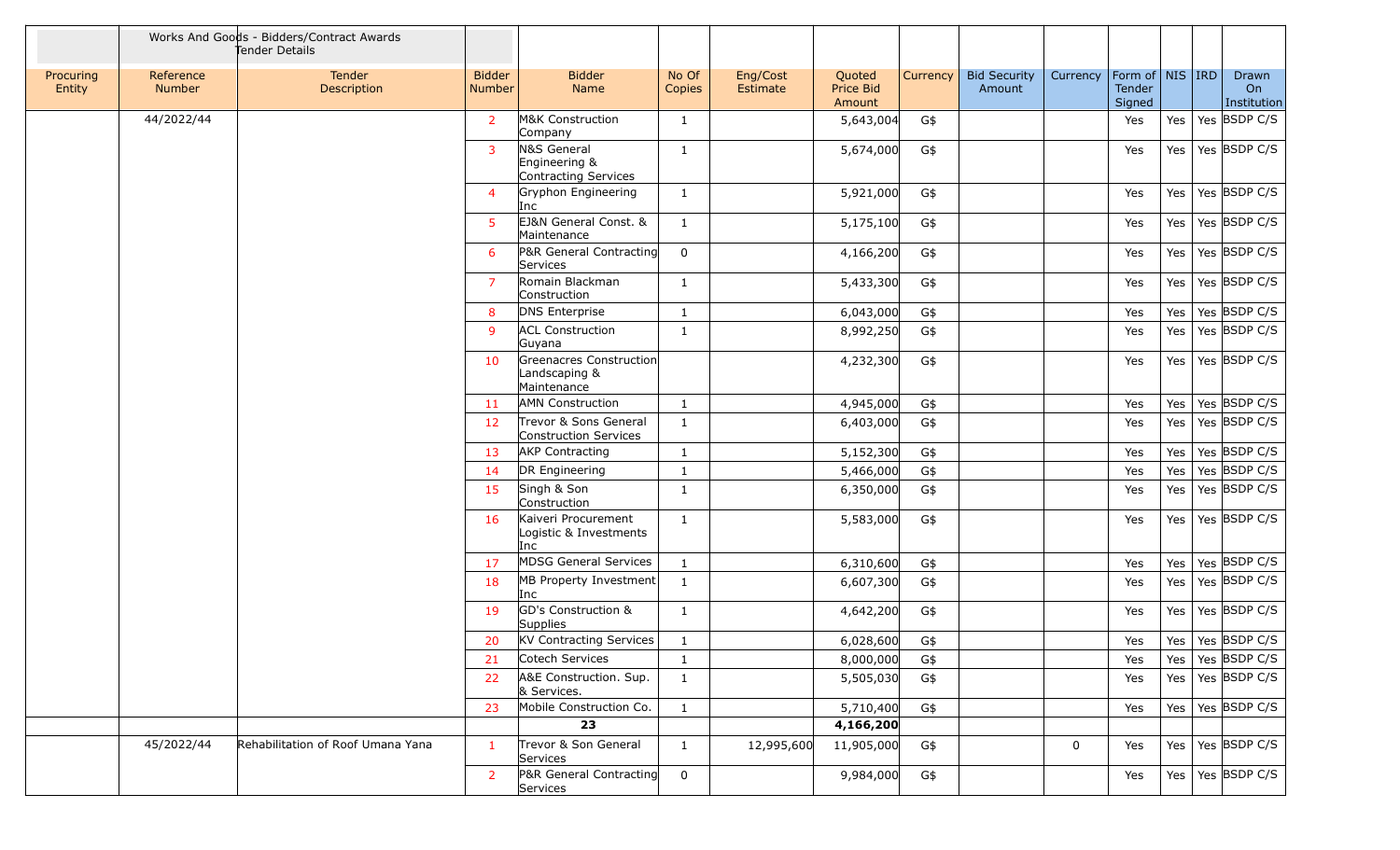|                                   |                            | Works And Goods - Bidders/Contract Awards<br>Tender Details |                         |                                                        |                 |                      |                               |          |                               |             |                                                     |     |                                           |
|-----------------------------------|----------------------------|-------------------------------------------------------------|-------------------------|--------------------------------------------------------|-----------------|----------------------|-------------------------------|----------|-------------------------------|-------------|-----------------------------------------------------|-----|-------------------------------------------|
| Procuring<br>Entity               | Reference<br><b>Number</b> | Tender<br>Description                                       | <b>Bidder</b><br>Number | <b>Bidder</b><br>Name                                  | No Of<br>Copies | Eng/Cost<br>Estimate | Quoted<br>Price Bid<br>Amount | Currency | <b>Bid Security</b><br>Amount | Currency    | Form of $\vert$ NIS $\vert$ IRD<br>Tender<br>Signed |     | Drawn<br>On<br>Institution                |
|                                   | 45/2022/44                 |                                                             | 3                       | Geronimo Construction<br>& Supply Services             | $\mathbf{1}$    |                      | 12,800,000                    | G\$      |                               |             | Yes                                                 | Yes | Yes BSDP C/S                              |
|                                   |                            |                                                             | $\boldsymbol{\Delta}$   | C. Andrew's Daughters<br>& Son Sawmill & HW<br>Depot   | $\mathbf{1}$    |                      | 10,500,400                    | G\$      |                               |             | Yes                                                 | No  | Yes BSDP C/S                              |
|                                   |                            |                                                             | -5                      | Singh & Son<br>Construction                            | $\mathbf{1}$    |                      | 12,166,000                    | G\$      |                               |             | Yes                                                 | Yes | Yes BSDP C/S                              |
|                                   |                            |                                                             | 6                       | BM Property Investment<br>Inc                          | $\mathbf{1}$    |                      | 14,985,000                    | G\$      |                               |             | Yes                                                 | Yes | Yes BSDP C/S                              |
|                                   |                            |                                                             | -7                      | JD's Construction &<br>Supplies                        | $\mathbf{1}$    |                      | 12,370,000                    | G\$      |                               |             | Yes                                                 | Yes | Yes BSDP C/S                              |
|                                   |                            |                                                             | 8                       | Morris Jeffery<br>Enterprise                           | $\mathbf{1}$    |                      | 9,822,200                     | G\$      |                               |             | Yes                                                 | Yes | Yes BSDP C/S                              |
|                                   |                            |                                                             | -9                      | Jurdev Mahadeo<br>Contracting Services                 | 2               |                      | 10,381,800                    | G\$      |                               |             | Yes                                                 | Yes | Yes BSDP C/S                              |
|                                   |                            |                                                             |                         | 9                                                      |                 |                      | 9,822,200                     |          |                               |             |                                                     |     |                                           |
|                                   | 46/2022/44                 | Rewiring of Building Sophia Training<br>Centre              |                         | Emerald's General<br>Contractors &<br>Distributors     | $\mathbf{1}$    | 5,997,200            | 5,492,300                     | G\$      |                               | $\mathbf 0$ | Yes                                                 | Yes | Yes BSDP C/S                              |
|                                   |                            |                                                             | 2                       | Rising Sun<br>Transportation &<br>General Construction | 1               |                      | 4,700,300                     | G\$      |                               |             | Yes                                                 | Yes | Yes BSDP C//S                             |
|                                   |                            |                                                             | 3                       | Webster's Engineering &<br>Consultancy                 | $\mathbf{1}$    |                      | 4,397,030                     | G\$      |                               |             | Yes                                                 | Yes | Yes BSDP C/S                              |
|                                   |                            |                                                             | $\overline{4}$          | DR Engineering                                         | $\mathbf{1}$    |                      | 4,560,600                     | G\$      |                               |             | Yes                                                 | Yes | Yes BSDP C/S                              |
|                                   |                            |                                                             | 5                       | BM Property Investment<br>Inc                          | $\mathbf{1}$    |                      | 7,311,785                     | G\$      |                               |             | Yes                                                 | Yes | Yes BSDP C/S                              |
|                                   |                            |                                                             | 6                       | Liverpool Construction                                 | $\mathbf{1}$    |                      | 4,169,545                     | G\$      |                               |             | Yes                                                 | Yes | Yes BSDP C/S                              |
|                                   |                            |                                                             | $\overline{7}$          | Cotech Service                                         | $\mathbf{1}$    |                      | 5,800,000                     | G\$      | $\Omega$                      |             | Yes                                                 | Yes | Yes BSDP C/S                              |
|                                   |                            |                                                             | 8                       | Shane & Dwayne<br>Environmental Services               | $\mathbf{1}$    |                      | 4,829,055                     | G\$      |                               |             | Yes                                                 | Yes | Yes BSDP C/S                              |
|                                   |                            |                                                             | -9                      | R. Persid Construction                                 | $\mathbf{1}$    |                      | 4,219,160                     | G\$      |                               |             | Yes                                                 | Yes | Yes BSDP C/S                              |
|                                   |                            |                                                             | 10                      | R.W Electrical Company<br>& Building Contractors       | $\mathbf{1}$    |                      | 5,267,900                     | G\$      |                               |             | Yes                                                 | Yes | Yes BSDP C/S                              |
|                                   |                            |                                                             | 11                      | Trevor & Son General<br>Construction Services          | $\mathbf{1}$    |                      | 5,124,500                     | G\$      |                               |             | Yes                                                 |     | Yes   Yes   BSDP C/S                      |
|                                   |                            |                                                             | 12                      | Cummings Electrical Co.<br>Ltd                         | $\mathbf{1}$    |                      | 5,612,601                     | G\$      |                               |             | Yes                                                 | Yes | Yes BSDP C/S                              |
|                                   |                            |                                                             |                         | 12                                                     |                 |                      | 4,169,545                     |          |                               |             |                                                     |     |                                           |
| Guyana<br>Elections<br>Commission | 78/2022/11                 | Procurement of Wooden Boats                                 | $\mathbf{1}$            | Mr. Clerance Balle                                     | $\mathbf 0$     | 0l                   | 8,000,000                     | G\$      |                               | $\mathbf 0$ | Yes                                                 | Yes | No No Bid<br>Sec. seen                    |
|                                   |                            |                                                             | 2                       | Perba Trading &<br>Construction                        | $\overline{2}$  |                      | 1,999,000                     | G\$      |                               |             | Yes                                                 |     | Yes   Yes   BSDP not<br>com nor<br>signed |